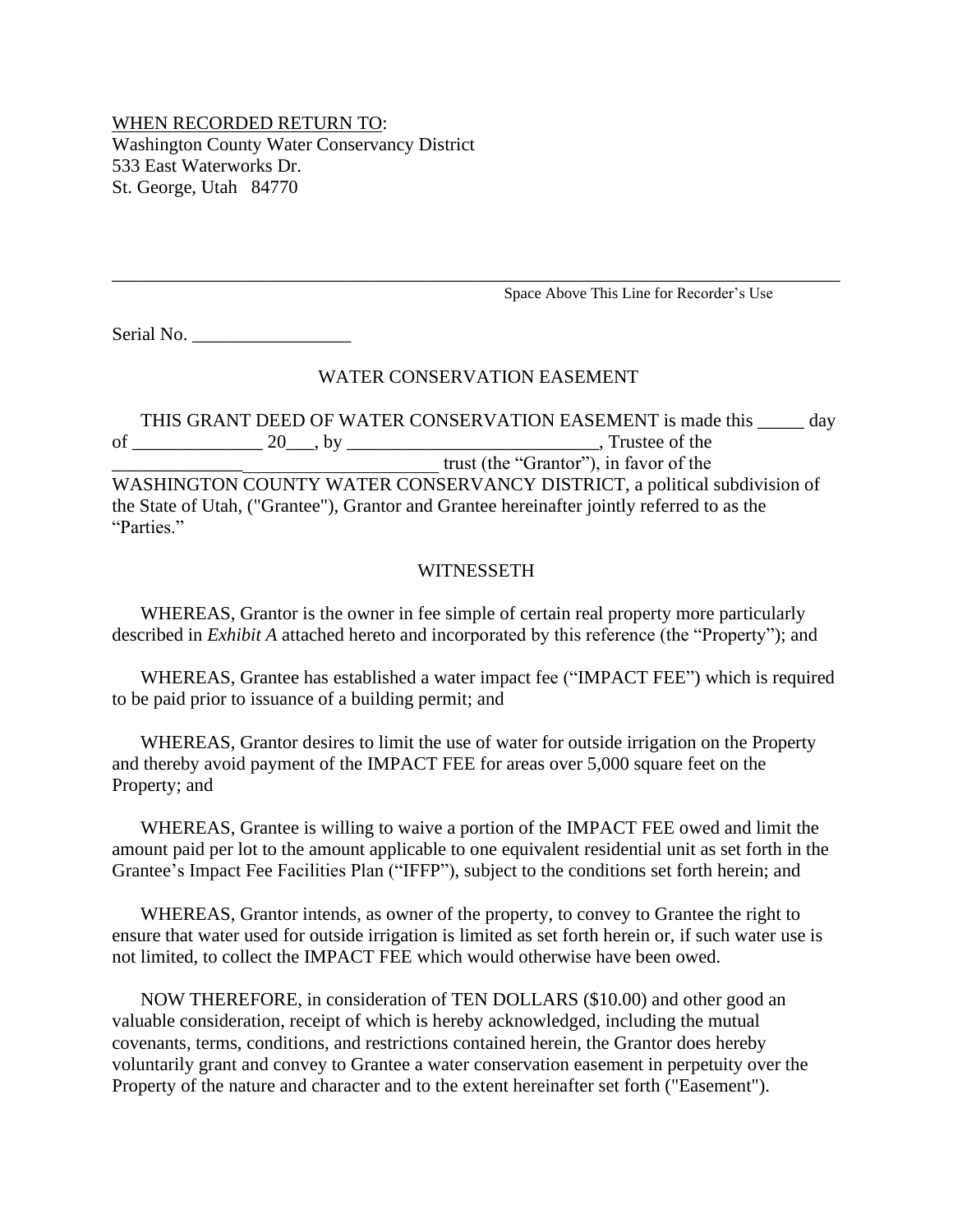1. Purpose. The purposes of this Easement are to ensure that water used for outside irrigation on the Property is limited as set forth herein or, if such water use is not limited, to allow the Grantee to collect the IMPACT FEE which would otherwise have been owed. Grantor intends that this Easement will confine the use of the Property to such activities as are consistent with this Easement and the provisions of this Easement. The Grantor executes this Easement to be recorded and which shall be an encumbrance upon the Property.

2. Rights of Grantee. To accomplish the purpose of this Easement the following rights are conveyed to Grantee by this Easement:

(a) To enter upon the Property at reasonable times in order to monitor Grantor's compliance with and otherwise enforce the terms of this Easement, provided that such entry shall be upon prior reasonable notice to Grantor and Grantee shall not unreasonably interfere with Grantors' use and quiet enjoyment of the Property;

(b) To remedy any violation of this Easement as set forth below.

3. City Ordinances. The Grantor agrees to comply with any ordinance passed by the City which applies to the lot described in Exhibit A restricting outside irrigation or imposing water conservation rates, even if subsequently passed and retroactively effective.

4. Prohibited Uses. Any activity which increases the total area of landscaping requiring irrigation on the Property to more than five thousand (5,000) square feet is prohibited.

5. Reserved Rights. Grantor reserves to itself, and to its representatives, heirs, successors, and assigns, all rights accruing from its ownership of the Property, including the right to engage in or permit or invite others to engage in all uses of the Property that are not expressly prohibited herein.

### 6. General Provisions.

(a) Duration of Easement. This easement shall continue in perpetuity.

(b) Successors. The covenants, terms, conditions, and restrictions of this Easement shall be binding upon, and inure to the benefit of, the parties hereto and their respective personal representatives, heirs, successors, and assigns and shall continue as a servitude running in perpetuity with the Property.

7. Violations and Remedies. Grantee may enforce the terms and conditions of this Easement as follows:

(a) Remedies. If Grantee believes that Grantor is in violation of the terms of this easement or that a violation is threatened, Grantee shall give written notice to Grantor of the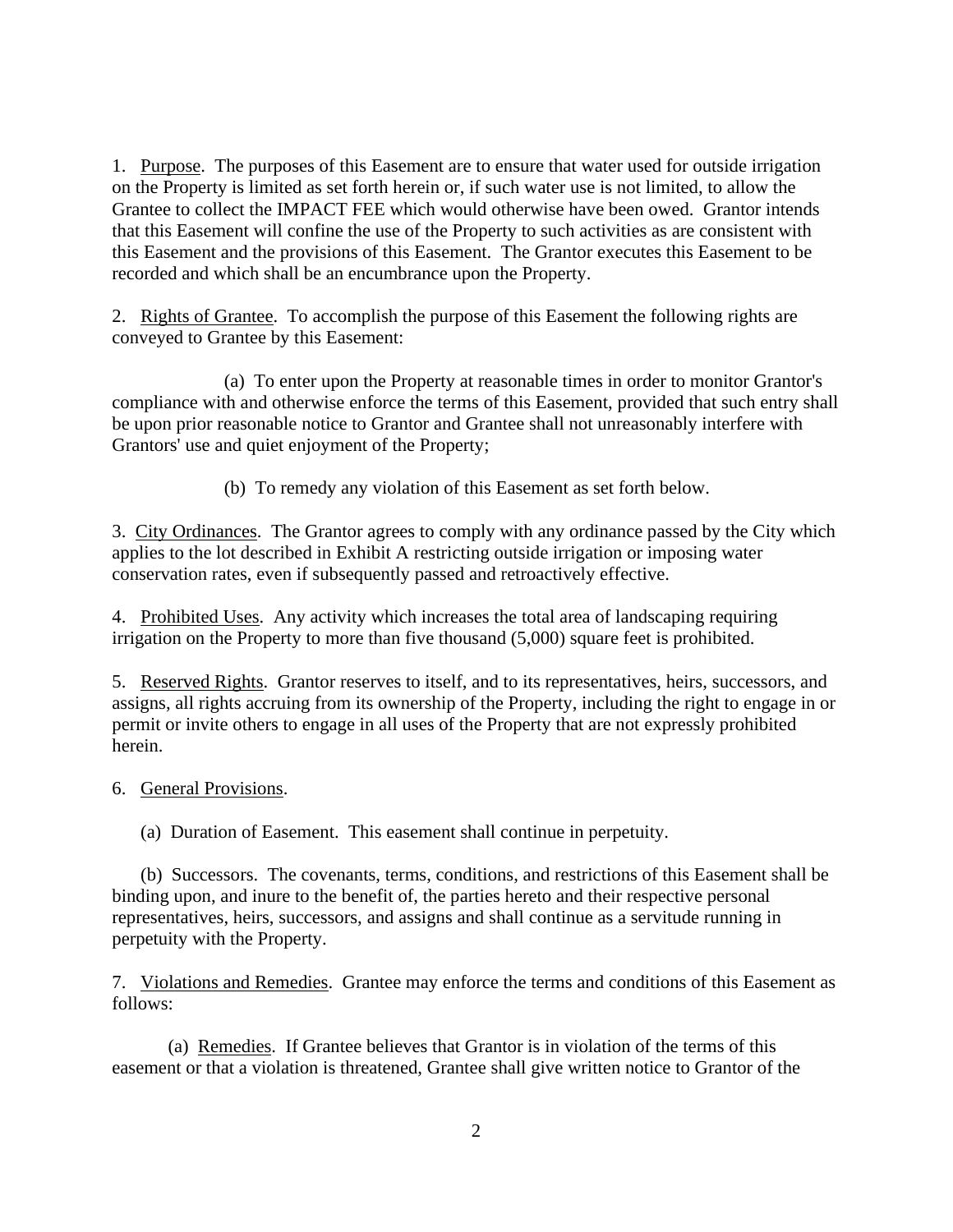alleged violation and request corrective action. Grantor and Grantee agree to endeavor in good faith to resolve any dispute regarding any alleged violation of the easement. If Grantor and Grantee are unable to resolve a dispute regarding an alleged violation within 45 days from Grantor's receipt of written notice, Grantor shall pay to Grantee the IMPACT FEE owed in that year for every square foot of the lot in excess of 10,000 (for example, if the lot is 12,000 square feet, the impact fee would be owed for an additional 2,000 square feet).

(b) Costs of Enforcement. The parties shall bear their own costs, including attorney's fees, in any action brought with respect to this easement.

(c) Waiver. The waiver by any party to this Agreement of a breach of any provision of this Agreement shall not be deemed to be a continuing waiver or a waiver of any subsequent breach, whether of the same or any other provision of this Agreement.

TO HAVE AND TO HOLD unto Grantee, its successors, and assigns forever.

IN WITNESS WHEREOF, Grantor has set his/her hands on the day and year first above written.

**GRANTOR** 

Print Name:\_\_\_\_\_\_\_\_\_\_\_\_\_\_\_\_\_\_\_\_\_\_\_

\_\_\_\_\_\_\_\_\_\_\_\_\_\_\_\_\_\_\_\_\_\_\_\_\_\_\_\_\_

STATE OF UTAH )  $\int$  ss.

COUNTY OF WASHINGTON )

On the <u>equipermental</u> day of <u>equiperministic and  $(20)$  personally appeared before me,</u> \_\_\_\_\_\_\_\_\_\_\_\_\_\_\_\_\_\_\_\_\_\_\_\_\_\_\_, Trustee of the \_\_\_\_\_\_\_\_\_\_\_\_\_\_\_\_\_\_\_\_\_\_\_\_\_\_\_\_\_\_\_\_\_\_\_\_

trust, and acknowledged to me that he/she executed the foregoing instrument.

### NOTARY PUBLIC

\_\_\_\_\_\_\_\_\_\_\_\_\_\_\_\_\_\_\_\_\_\_\_\_\_\_\_\_\_\_\_\_\_\_\_\_\_\_\_